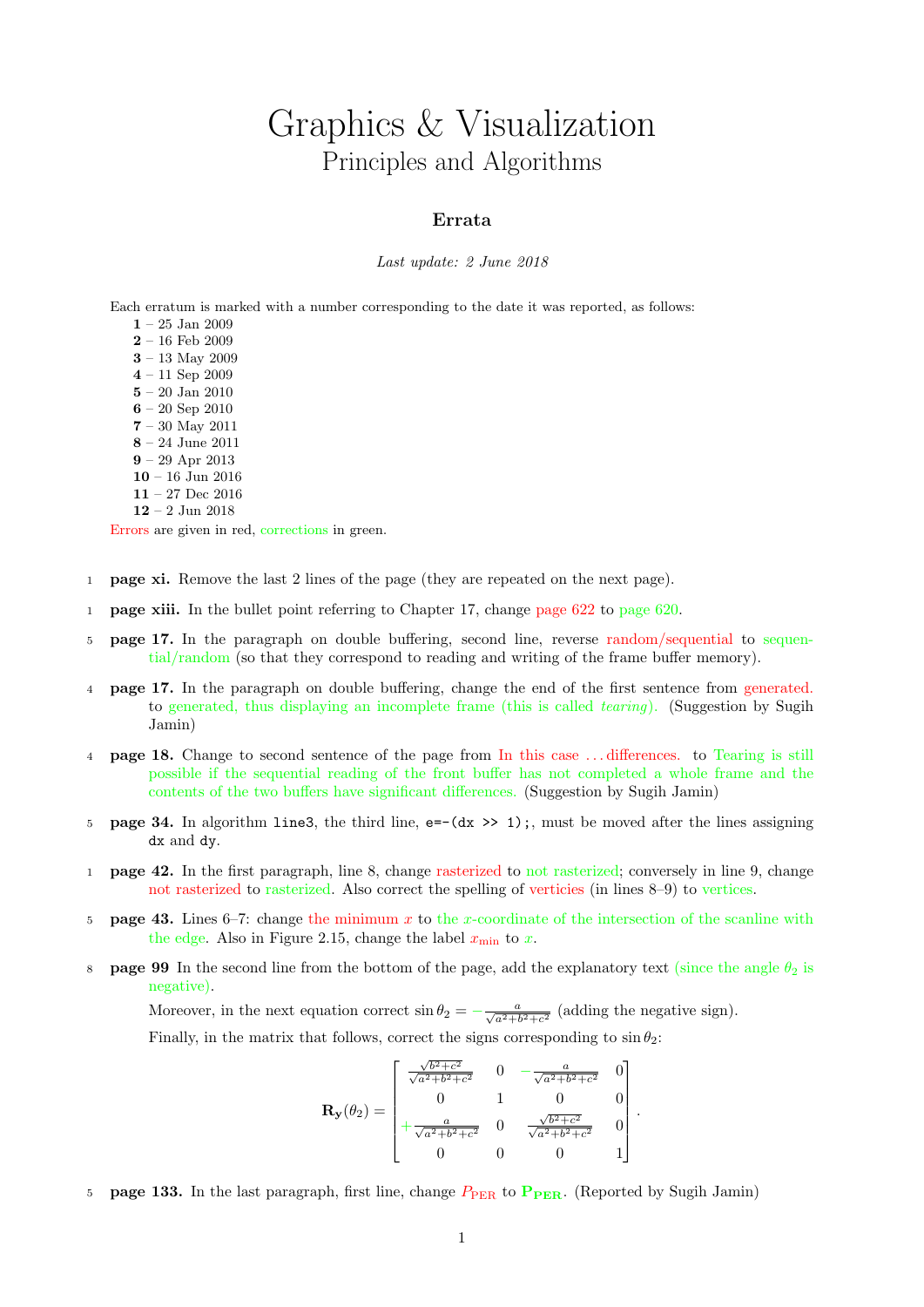- 1 **page 153.** In the caption of Figure 5.5, replace stab by stub.
- 1 page 154. Three lines before the end of the text, replace stab by stub.
- 4 page 189. Second paragraph, lines 2–3: rephrase it is easily reversible to the coarse base model by performing vertex splits (Figure 6.9) to it is easily reversible by performing vertex splits (Figure 6.9) to the coarse base model.
- 11 page 194. In the second line of paragraph 7.2.3, replace inefficient by unstable.
- 2 **page 212.** At the end of equation (7.32b) replace the index i by j so that the last line reads  $j =$  $i-k+r,\ldots$
- 5 page 243. Three lines after equation (7.66) change curve to surface.
- 5 page 245. Second paragraph, line 7: change curve to surface.
- 5 page 247. In exercise 4, at the start of the second line add the word multiple so that the sentence becomes . . . to insert the same knot s multiple times. . . .
- 6 **page 251.** In the last line beforse section 8.3, replace  $(m_i \times n_j)$  with  $(m_i \cdot n_j)$ .
- 6 page 251. In the last line before section 8.3.1, replace subscript with superscript.
- 6 page 252. Last paragraph of the page, first line: replace recursively with iteratively.
- 6 page 253. In the caption of Figure 8.2, first line: correct mask to masks.
- 6 **page 259.** Right below equation (8.7) change  $P^{i+1}$  to  $P^{j+1}$  for consistency.
- 6 **page 261.** In item 4. of the enumeration, change  $P^{i+1}$  to  $P^{j+1}$  and  $P^i$  to  $P^j$  (twice, in (a) and (b) below) for consistency.
- 3 **page 264.** In item (b) and in equation (8.12) change  $\mathbf{v}_{i+1}^j$  to  $\mathbf{v}_i^{j+1}$ . Also in equation (8.12) change, for clarity, the summation index from j to k so that it becomes  $\sum_{k=1}^{n} c_k$ .
- 3 **page 265.** In equation (8.14) change  $\alpha$  to  $\alpha_n$  (four times).
- 3 **page 265.** In step 1 of the modified butterfly scheme, change  $\mathbf{v}_{i+1}^j$  to  $\mathbf{v}_i^{j+1}$ .
- 3 **page 266.** In equation (8.15) change  $ve_{i+1}^j$  to  $ve_i^{j+1}$ . Also change the index i to k inside the summation so that it becomes  $\sum_{k=1}^{8} \alpha_k \mathbf{c}_k$ .
- 3 **page 266.** In equation (8.16) change the index i with k everywhere.
- 3 **page 266.** In the last line change the index i with k for the vertices  $c_i$  of the ring, which become  $\left(\mathbf{c}_k\right)_{(0\leq k\leq n-1)}.$
- 3 page 267. Right below equation (8.17), change valency to valence (for consistency of terminology).
- 3 **page 267.** In equation (8.17) change  $ve_{i+1}^j$  to  $ve_i^{j+1}$ . Also change the index i to k inside the summation so that it becomes  $\sum_{k=0}^{n-1} \alpha_k \mathbf{c}_k$ .
- 3 **page 267.** Right below equation (8.17) change i to k so that  $\alpha_i$  becomes  $\alpha_k$ . Also correct the first formula to  $\alpha_k = \frac{1}{n} \left( \frac{1}{4} + \cos \frac{2\pi k}{n} + \frac{1}{2} \cos \frac{4\pi k}{n} \right)$ .
- 4 **page 268.** In equation (8.19) and above change the index i to r for consistency, so that  $\alpha_i$  becomes  $\alpha_r$ and (8.19) becomes  $\alpha_r = 2 \sum_{j=0}^{\bar{n}} 2^{-j} \cos \frac{2\pi r j}{n}$ .
- **4 page 269.** In steps 2(a) and 2(b) of the  $\sqrt{3}$  scheme, change index i in the notation of the ring vertices to k, so that  $\mathbf{b}_i$  becomes  $\mathbf{b}_k$  in step (a) and in equation (8.20) (where the summation index should also be changed from  $i$  to  $k$ ).
- <sup>1</sup> page 269. In Item 1 near the bottom of the page change "It is an interpolating scheme." to "It is not an interpolating scheme."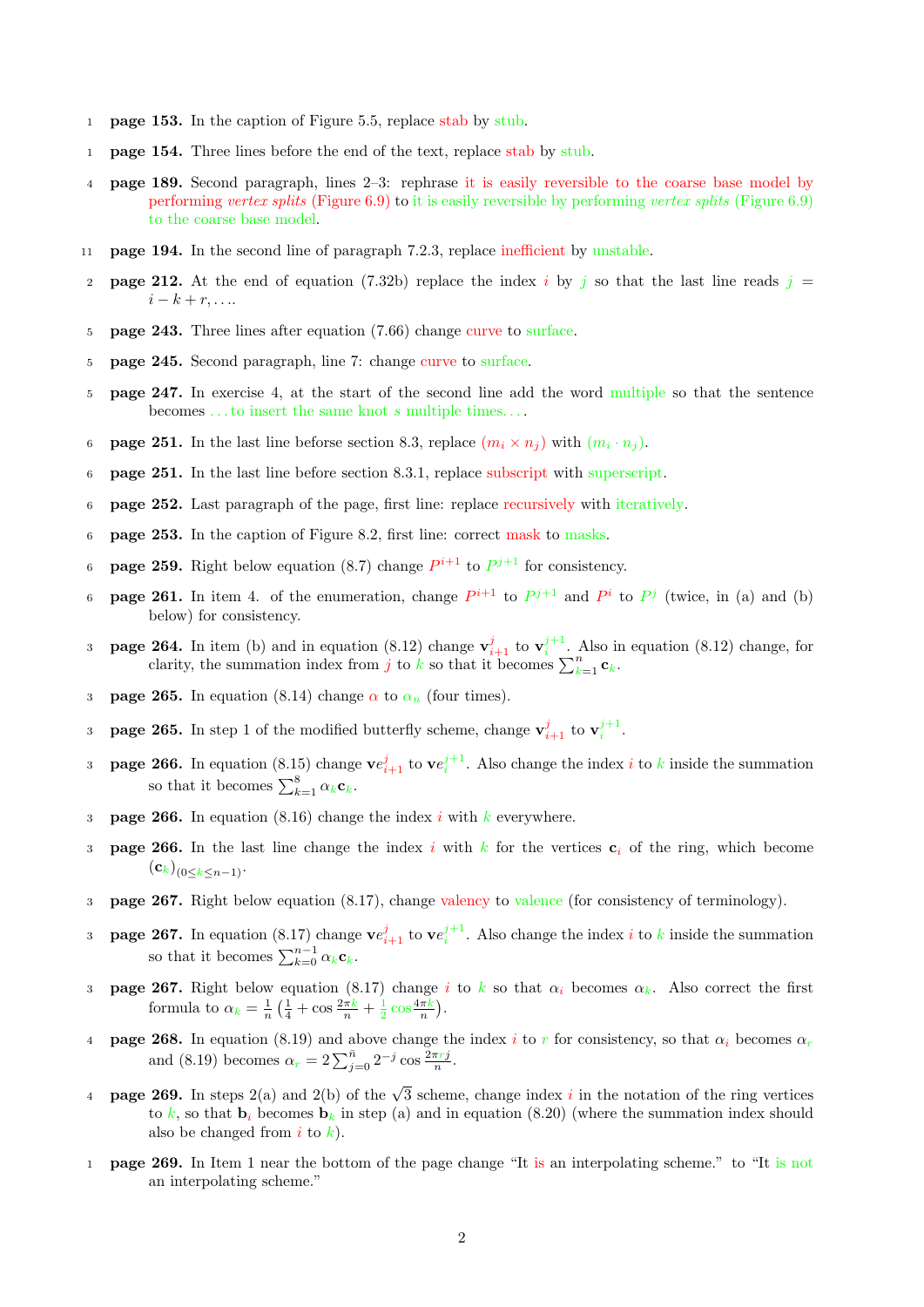- 4 page 270. In the second paragraph of Section 8.5, two lines before the end, change whereas the butterfly and  $\sqrt{3}$  schemes are interpolating to whereas the butterfly scheme is an interpolating one.
- 6 **page 274.** In lines 4 and 5 from the top (not counting the equations) replace  $m \times n$  with  $m \cdot n$  (twice).
- 6 **page 276.** At the end of line 2, add a closing parenthesis after  $(c_i)$ : to get  $(c_i)$ :
- 6 **page 279.** Second paragraph, four lines before the end, replace  $\varphi^i$  with  $\varphi_i$ .
- 6 page 280. In third line of the last paragraph before Section 8.6.2, and in the equation beneath, replace  $\widehat{\mathbf{A}}^k$  with  $\widehat{\mathbf{A}}_k$  (twice).
- 6 page 281–282. Change the last , of page 281 to . and delete the first sentence of page 282 (where . . . eigenvalue).
- 6 page 292. In the paragraph before equation (8.33), rephrase . . . from the constrained minimization problem. Minimize  $\Pi_a$  subject to  $\mathbf{C}_a \mathbf{u}_x = \mathbf{g}_a$ , whose solution is obtained as with ... from the constrained minimization problem: minimize  $\Pi_a$  subject to  $\mathbf{C}_a \mathbf{u}_x = \mathbf{g}_a$ . Its solution is obtained as.
- 5 **page 372.** In Figure 12.5, the angles  $\phi_r$  and  $\phi_i$  should be marked as  $\varphi_r$  and  $\varphi_i$  for consistency with the text. (Reported by Sugih Jamin)
- 5 **page 379.** In Figure 12.11, the angle  $\phi$  should be marked as  $\varphi$  for consistency with the text. (Reported by Sugih Jamin)
- 12 page 384. In the third paragraph, correct associative to commutative.
- 9 page 388. In the 4th line, correct outer to cross.
- 5 page 390. Starting from the end of line 4 of 12.6, change the sentence In 1971 Gouraud . . . at the vertices [Gour71] to Warnock, Romney and Watkins suggested the interpolation of intensity values within polygons from intensity values computed at the vertices. In 1971 Gouraud [Gour71] integrated their works and suggested the computation of unique vertex normals on shared polygon vertices..
- 1 page 467. Last line before the final paragraph: correct spelling of repsectively to respectively.
- 1 **page 469.** In equation (14.6) change  $p_2$  to  $p_2$  on the first line and  $p_3$  to  $p_3$  on the second line (that is, change italics to bold so that they are marked as points).
- 7 page 497. In the 10th line of Section 14.5.1, replace pseudo-number with pseudo-random number. (Reported by Sugih Jamin)
- 7 **page 545.** In the 8th line of the code at the top of the page replace  $\text{prim}-\text{isect}(r)$  with prim->isect(shadowRay). (Reported by Sugih Jamin)
- 9 page 554. In the last line, correct  $\mathbf{q}$  to  $\mathbf{q}'$ .
- 7 page 599. Replace the last sentence of the second paragraph, Bidirectional ray tracing was developed . . . and Veach [Veac94]. with Bidirectional ray-tracing was proposed by Arvo [Arvo86] and then developed, among others, by Heckbert [Heck90], Lafortune and Willems [Lafo94], and Veach and Guibas [Veac94]. See below for the two new references [Arvo86] and [Heck90]. (Reported by Sugih Jamin)
- <sup>10</sup> page 660. The commands of the inner loop in the algorithm at the top of the page become:

```
frame\_buffer(x+a,y+b)=frame_buffer(x+a,y+b)+
   voxel(x,y,s)*footprint(a,b)*
    (1-transparency_buffer(x+a,y+b))
transport_1 = \frac{1}{2}min(1,transparency_buffer(x+a,y+b)+
   transp(voxel(x,y,s))
    *footprint(a,b))
```